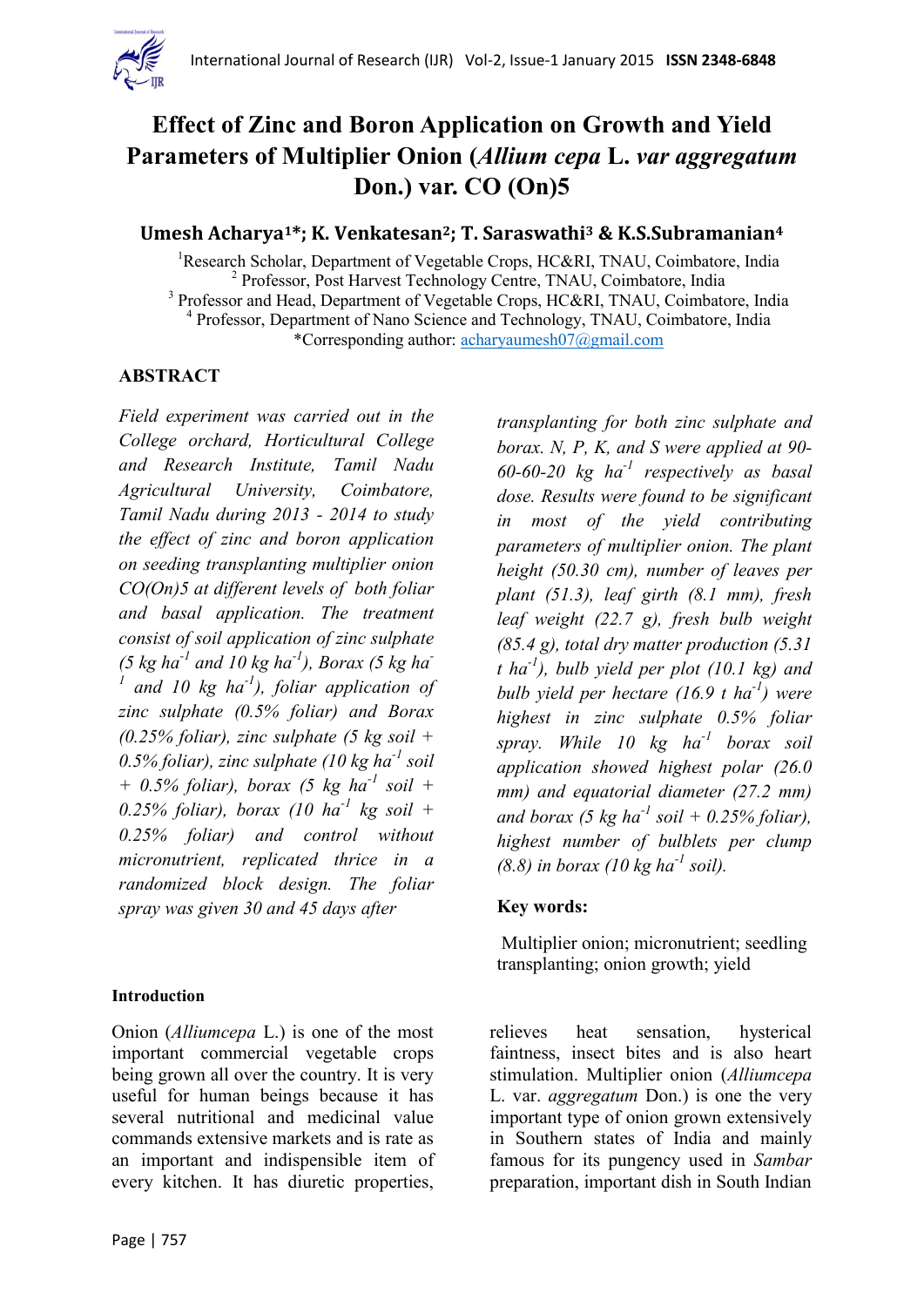kitchen. Application of micronutrients to soil deficient in them has shown remarkable increase in yield of several crops. Micronutrients play an active role in the plant metabolic process from cell wall development to respiration, photosynthesis, chlorophyll formation, enzymes activity, nitrogen fixation etc. [1]. In India, it is grown in 11.10 lakh hectare with production of 159.30 lakh tons and productivity of  $14.5$  t ha<sup>-1</sup>. India ranks first in area and second to China in production but  $102<sup>nd</sup>$  in terms of productivity [2].

In India, analysis of 2.52 lakhs surface soil samples collected from different parts of the country revealed the predominance of zinc deficiency in divergent soils. The magnitude of zinc deficiency varied widely among soil types and within the various states. Coarse textured, calcareous, alkaline or sodic soils having sandy texture, high pH and low in organic matter are generally low in available zinc. Calcareous soils of Bihar, Vertisols and Inceptisols of Andhra Pradesh, Tamil Nadu and Madhya Pradesh and Aridisols of Haryana showed extensive deficiency of zinc resulting low crop yields. Zinc is a crucial component of the package of the practices recommended sodic soils reclamation. Deficiency of boron occurs widely in highly calcareous soils of Bihar, parts of Gujarat and Tamil Nadu. Indian soils are exposed to multimicronutrient deficiencies that closely associated with the yield and quality of crops. Particularly, zinc deficiency is widely prevalent and it has been estimated that 60 % of Indian soil and more than 70 % of Tamil Nadu soils are found to be by many scientists at different types of soils. This multiplier onion variety CO(On)5 is only seedling transplanting as multiplier onion is shy flowering in nature. Although some study on micronutrient application on the bulb transplanting multiplier very less study has been undergone. The purpose of this experiment was to study the effect of micronutrients

deficient and therefore, micronutrient fertilizer is almost essential in order to achieve the yield of crops [3].

Producing of good quality onion bulbs is an important target by onion growers whom have an inadequate Knowledge about beneficial role of micronutrients in increasing yield and quality of onion for local and foreign markets. Hence, its cultivation has been expanded in the newly reclaimed areas which characterized with low fertility, high pH value and low organic matter content, consequently low available of micronutrients in the soil. These problems are well known in newly reclaimed areas in Egypt where sandy and calcareous soils are exist. Foliar application of micronutrients during crop growth was successfully used for correcting their deficits and improving the mineral status of plants as well as increasing the crop yield and quality [4]. The foliar application of micronutrients had a significant effect on plant growth, yield and quality [5]; [6];[7]; [8]; [9]. In the same respect, spraying onion plants cv. Pusa Red with Fe or Zn at 60 and 70 days after transplanting date lead to significant increase of plant vegetative growth as well as bulb yield and quality [10]. The onion, like any other crops not only needs macronutrients but also micronutrients in adequate and balanced amounts. These can be applied singly or mixed with other nutrient too. The use of micronutrients should be made with great caution because of their small amounts needed and interactions with other nutrients. Improvement in onion growth and yield has been reported through micronutrient

especially zinc and boron on growth and yield of multiplier onion variety CO(On)5 under Coimbatore condition.

## **Materials and Methods:**

The experiment was carried out at College orchard, Department of Vegetable Crops, Horticultural College and Research Institute, Tamil Nadu Agricultural University, Coimbatore 641 003, Tamil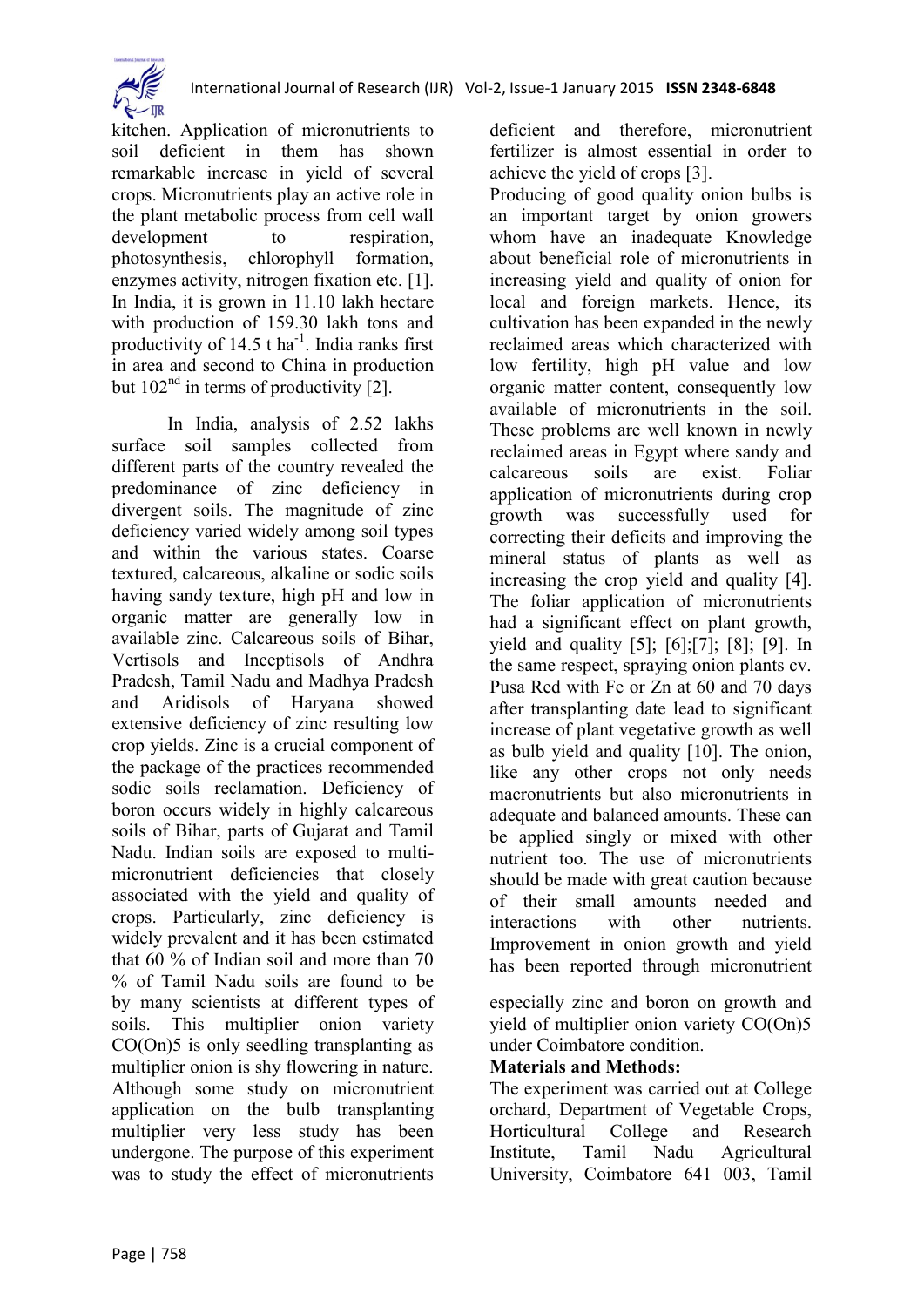

Nadu during *Kharif* season the year 2013- 14. The experiment was laid out in a Randomized Block Design which was replicate thrice. Coimbatore is situated at 11° N latitude and 77° E longitude and at an elevation of 426.6 m above mean sea level. Coimbatore is cocooned between the Western Ghats in the north and western side, the Nilgiri Biosphere Reserve, Annamalai range, Munnar range and the western pass Palghat. As such, this location gives Coimbatore a peculiar rainfall pattern. It receives an average rainfall of 61.22 cms annually, spreading over an average of 44.5 days in a year. The south-west monsoon contributes rain in the months from June to August. A humid September is followed by an October-November rain by the retreating Northeastern monsoon. The experimental soil is reddish brown calcareous clay soil with alkaline pH 8.12, low in organic carbon (0.42%), non-saline, electrical conductivity  $(0.85 \text{ dS} \text{ m})$ <br>nitrogen  $(216 \text{ kg} \text{ h} \text{a}^{-1})$ ,  $dS$  m<sup>-1</sup>), available nitrogen  $(216 \text{ kg})$ ), available phosphorus  $(18 \text{ kg} \text{ ha}^{-1})$ , ), available potassium (1501 kg ha<sup>-1</sup>), available Zn (0.31 ppm) and available boron (0.48 ppm). The soil is deficient in available zinc and boron. Hence the soil application and foliar application (two times 30 and 45 days after transplanting) of micronutrient source, zinc sulphate for zinc and borax for boron was used as experimental material and its effect on the yield and quality of onion. The treatments consist of  $T_1$  (zinc sulphate soil application  $\omega$  5 kg ha<sup>-1</sup>), T<sub>2</sub> (zinc sulphate soil application  $\ddot{\omega}$ 10 kg ha<sup>-1</sup>),  $T_3$  (zinc sulphate foliar spray 0.5 % @ 30 and 45 DAT), T<sub>4</sub> (zinc sulphate soil application  $\omega$  5 kg ha<sup>-1</sup>+ zinc sulphate foliar spray  $0.5 \%$  @ 30 and 45 DAT),  $T_5$  (zinc sulphate soil application  $\omega$ ) 10 kg  $ha^{-1}$ + zinc sulphate foliar spray 0.5 %  $\omega$  30 and 45 DAT), T<sub>6</sub> (borax soil application  $\omega$  5 kg ha<sup>-1</sup>),  $T_7$  (borax soil application  $\omega$  10 kg ha<sup>-1</sup>), T<sub>8</sub> (boric acid foliar spray  $0.25\%$  ( $\omega$ ) 30 and 45 DAT), T<sub>9</sub> (borax soil application  $\omega$  5 kg ha<sup>-1</sup>+ boric acid foliar spray  $0.25\%$   $\omega$  30 and 45

DAT),  $T_{10}$  (borax soil application  $\omega$  10 kg ha<sup>-1</sup> + boric acid foliar spray  $0.25\%$  @ 30 and 45 DAT) and  $T_{11}$  (control without micronutrients) replicated thrice in a randomized block design. Growth and yield parameters such as plant height, number of leaves per plant, leaf girth, fresh leaf weight, fresh bulb weight, total dry matter production, number of bulblets per clump, equatorial diameter, polar diameter, bulb yield per plot and hectare were under study.The results recorded in various experiments were statistically analysed for drawing out definite conclusions [11].

## **Results**

#### **1. Growth Parameters Plant Height**

The application of zinc and boron on plant height of multiplier onion was found significant. At harvesting stage, the tallest plant height (59.1 cm) was observed in  $T_3$ (zinc sulphate foliar spray  $0.5 \%$   $\omega$  30 and 45 DAT) which was on par with  $T_2$  (zinc sulphate soil application  $\overline{a}$  10 kg ha<sup>-1</sup>) with height of 58.0 cm whereas the shortest plant height was recorded by  $T_{10}$ (borax soil application  $\omega$  10 kg ha<sup>-1</sup> + boric acid foliar spray  $0.25\%$   $\omega$  30 and 45 DAT) which was 41.3 cm.

## **Number of leaves**

There was significant effect of zinc and boron application on number of leaves which ranges from 37.8 to 51.3. The highest number of leaves per plant was recorded in  $T_3$  (zinc sulphate foliar spray 0.5 % @ 30 and 45 DAT) (51.3) followed by  $T_2$  (zinc sulphate soil application  $\omega$  10  $kg$  ha<sup>-1</sup>) (47.7) at harvest. The lowest number of leaves per plant was observed in  $T_5$  (zinc sulphate soil application  $\omega$  10 kg ha<sup>-1</sup> + zinc sulphate foliar spray  $0.5\%$ @ 30 and 45 DAT) which was noted as 37.3.

### **Leaf girth**

The highest leaf girth was recorded in  $T_3$ (zinc sulphate foliar spray  $0.5 \%$   $\omega$  30 and 45 DAT) (8.1 mm) which was on par with  $T_2$  (zinc sulphate soil application  $\omega$ )  $10 \text{ kg ha}^{-1}$ ) (7.2 mm). The lowest leaf girth was observed in  $T_{10}$  (borax soil application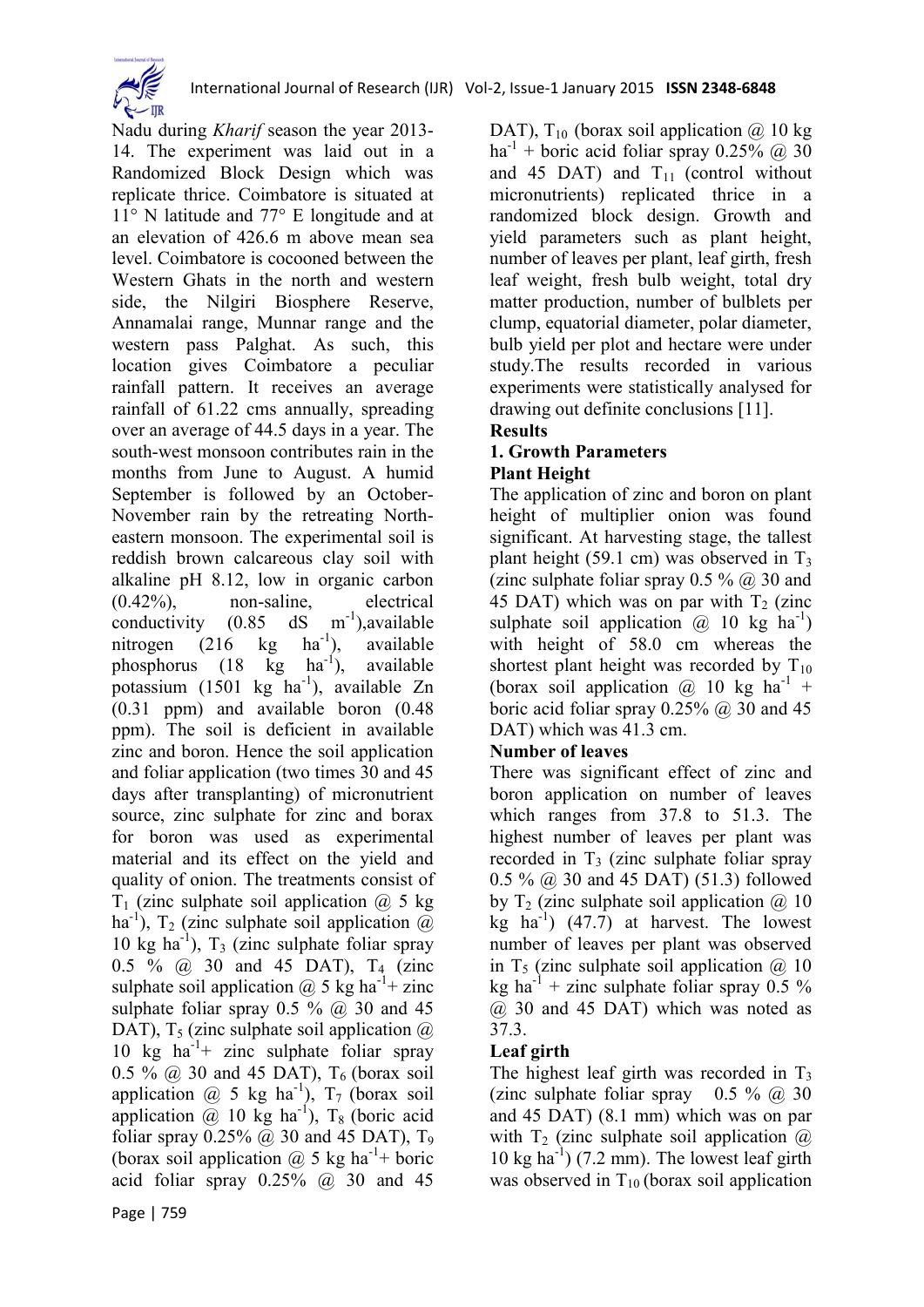

 $\overline{a}$  10 kg ha<sup>-1</sup> + boric acid foliar spray 0.25% @ 30 and 45 DAT) (5.6 mm) at harvest.

#### **Fresh leaf weight**

The fresh leaf weight range from 10.5 g to 22.7 g and significant response was observed among treatments. The highest fresh leaf weight was recorded in  $T_3$  (zinc sulphate foliar spray  $0.5 \%$  @ 30 and 45 DAT) (22.7 g) followed by  $T_2$  (zinc sulphate soil application  $\omega$  10 kg ha<sup>-1</sup>) (17.9 g) which was on par with  $T_8(boric)$ acid foliar spray  $0.25\%$   $\omega$  30 and 45 DAT) (17.3 g). The lowest fresh leaf weight per plant was recorded in  $T_{11}$ (Control without micronutrients) which was recorded as 10.5 g.

#### **Fresh bulb weight**

The highest fresh bulb weight was recorded in  $T_3$  (zinc sulphate foliar spray 0.5 %  $\omega$  30 and 45 DAT) (85.4 g) which was on par with  $T_2$  (zinc sulphate soil application  $\omega$  10 kg ha<sup>-1</sup>) (85.3 g). The lowest fresh bulb weight per plant was recorded in  $T_{11}$  (Control without micronutrients) (40.1 g).

**Total dry matter production** 

At harvest, total dry matter production was separately calculated as total dry matter production of tops (leaves) and bulb. At harvesting stage, the highest total dry matter production of tops (leaves) was observed in  $T_3$  (zinc sulphate foliar spray 0.5 %  $\omega$  30 and 45 DAT) (1.45 t ha<sup>-1</sup>) which was on par with  $T_2$  (zinc Sulphate soil application @ 10 kg ha<sup>-1</sup>)  $(1.28 \text{ t} \text{ ha}^{-1})$ followed by  $T_8$ (boric acid foliar spray 0.25%  $\omega$  30 and 45 DAT) (1.15 t ha<sup>-1</sup>). The lowest total dry matter production of leaves was recorded  $T_{11}$  (Control without micronutrients) (0.59 t ha<sup>-1</sup>) at harvesting stage. The highest total dry matter production of bulb was observed in  $T_3$ (zinc sulphate foliar spray  $0.5 \%$   $\omega$  30 and 45 DAT)  $(5.31 \text{ t} \text{ ha}^{-1})$  which was on par with  $T_2$  (zinc sulphate soil application  $\omega$ ) 10 kg ha<sup>-1</sup>) (5.09 t ha<sup>-1</sup>) and  $T_8$ (boric acid foliar spray  $0.25\%$  ( $\omega$ ) 30 and 45 DAT)  $(4.85 \text{ t} \text{ ha}^{-1})$  respectively. The lowest total dry matter production of leaves was observed in  $T_{11}$  (Control without micronutrients)  $(2.41 \text{ t} \text{ ha}^{-1})$  at harvesting stage.

| Table 1: Effect of zinc and boron application on growth parameters of multiplier onion var. |  |  |
|---------------------------------------------------------------------------------------------|--|--|
| CO(On)5                                                                                     |  |  |

| <b>Treatment</b> | <b>Plant</b><br>Height<br>(cm | <b>Number</b><br>of leaves | leaf girth<br>(mm) | Fresh<br>leaf              | Fresh<br>bulb              | Dry matter<br>production $(t \text{ ha}^{-1})$ |              |
|------------------|-------------------------------|----------------------------|--------------------|----------------------------|----------------------------|------------------------------------------------|--------------|
|                  |                               |                            |                    | weight<br>per plant<br>(g) | weight<br>per plant<br>(g) | <b>Tops</b>                                    | <b>Bulbs</b> |
| $T_1$            | 50.2                          | 41.3                       | 6.7                | 15.7                       | 54.3                       | 0.83                                           | 3.29         |
| T <sub>2</sub>   | 58.0                          | 47.7                       | 7.2                | 17.9                       | 85.3                       | 1.28                                           | 5.09         |
| $T_3$            | 59.1                          | 51.3                       | 8.1                | 22.7                       | 85.4                       | 1.45                                           | 5.31         |
| T <sub>4</sub>   | 50.3                          | 42.3                       | 6.9                | 16.8                       | 73.4                       | 1.12                                           | 4.63         |
| $T_5$            | 45.9                          | 35.3                       | 5.9                | 15.3                       | 63.9                       | 1.11                                           | 3.95         |
| $T_6$            | 48.9                          | 39.4                       | 6.2                | 12.6                       | 46.7                       | 0.79                                           | 2.89         |
| T <sub>7</sub>   | 52.3                          | 43.3                       | 6.8                | 16.5                       | 63.8                       | 1.08                                           | 4.40         |
| $T_8$            | 54.6                          | 45.4                       | 7.0                | 17.3                       | 73.9                       | 1.15                                           | 4.85         |
| T <sub>9</sub>   | 50.2                          | 41.3                       | 6.7                | 16.1                       | 61.7                       | 1.04                                           | 3.70         |
| $T_{10}$         | 41.3                          | 37.8                       | 5.6                | 15.8                       | 58.5                       | 0.99                                           | 3.26         |
| $T_{11}$         | 47.7                          | 39.0                       | 6.0                | 10.5                       | 40.1                       | 0.59                                           | 2.41         |
| Mean             | 50.8                          | 42.2                       | 6.7                | 16.1                       | 64.3                       | 1.04                                           | 3.98         |
| SEd              | 1.53                          | 1.39                       | 0.21               | 1.33                       | 5.58                       | 0.097                                          | 0.367        |
| CD(0.05)         | 3.19                          | 2.89                       | 0.44               | 2.77                       | 11.64                      | 0.202                                          | 0.766        |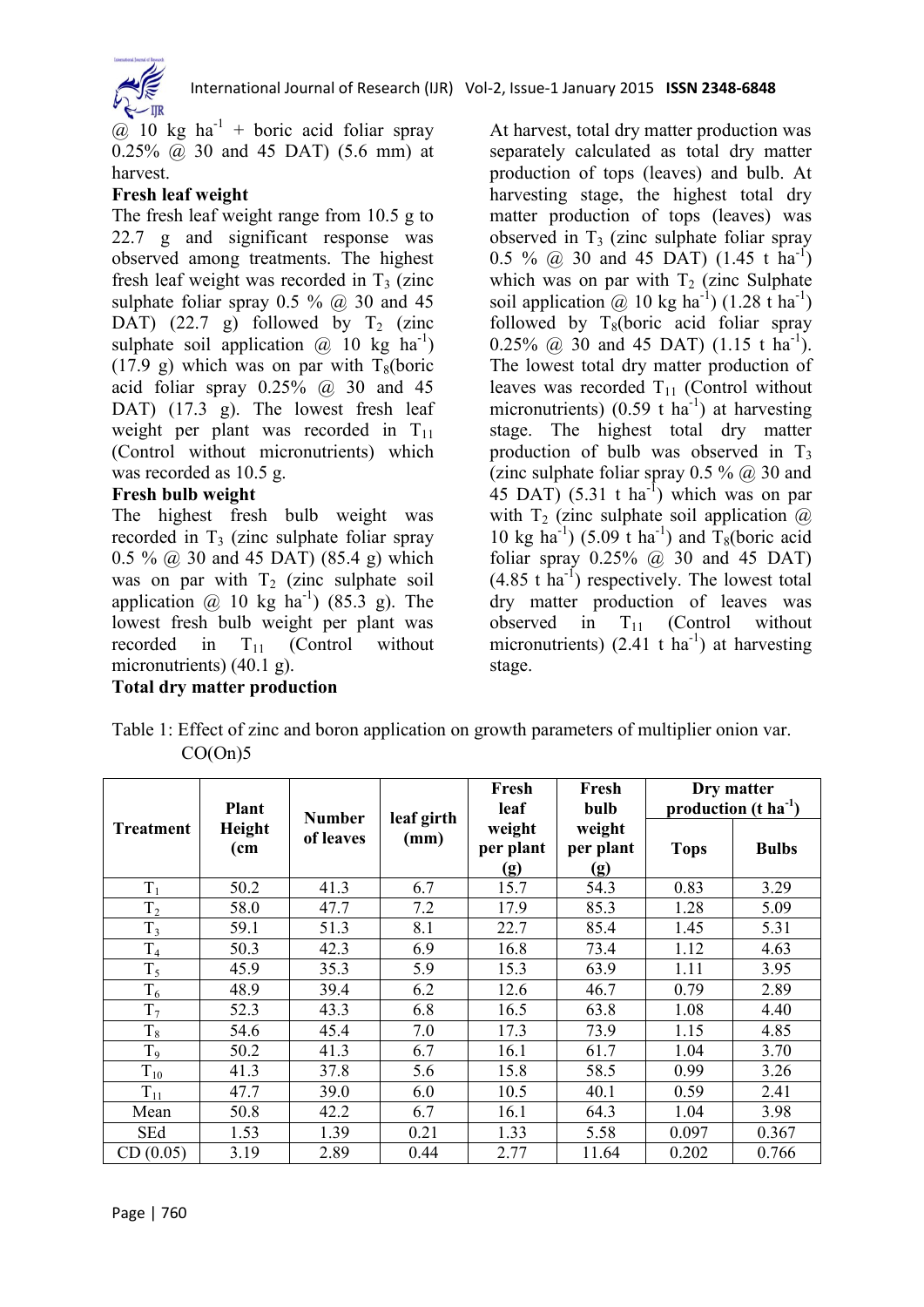

#### **2. Yield and Yield Parameters Polar diameter**

The application of zinc and boron shows significant effect in the bulb polar diameter of aggregatum onion. The highest bulb polar diameter was recorded in  $T_7$ (borax soil application @ 10 kg ha<sup>-1</sup>) (26.0 mm) which was on par with  $T_8$ (boric Acid foliar spray  $0.25\%$  @ 30 and 45 DAT) (25.8 mm),  $T_3$  (zinc sulphate foliar spray 0.5 % @ 30 and 45 DAT) (25.5 mm) and  $T_4$  (zinc sulphate soil application  $\omega$ ) 5 kg ha<sup>-1</sup> + zinc sulphate foliar spray  $0.5\%$ @ 30 and 45 DAT) (25.1 mm). The lowest bulb polar diameter was observed in  $T_{11}$ (Control without micronutrients) (18.3 mm).

#### **Equatorial diameter**

The application of zinc and boron shows significant effect in the bulb equatorial diameter of multiplier onion. The highest bulb equatorial diameter was recorded by  $T_7$  (borax soil application @ 10 kg ha<sup>-1</sup>) (27.2 mm) which was on par with  $T_8$ (boric acid foliar spray  $0.25\%$   $\omega$  30 and 45 DAT) (26.3 mm). The lowest bulb equatorial diameter was observed in  $T_{11}$ (Control without micronutrients) (16.0 mm) which was on par with  $T<sub>5</sub>$  (zinc sulphate soil application  $\omega$  10 kg ha<sup>-1</sup> + zinc sulphate foliar spray  $0.5 \%$   $\omega$  30 and 45 DAT) (17.1 mm).

#### **Bulblets per clump**

There was significant effect of zinc and boron application on the number of bulblets per clump. The highest number of bulblets per clump was noted in  $T_8$  (boric

acid foliar spray  $0.25\%$   $\omega$  30 and 45 DAT) (8.8) which was on par with T<sub>9</sub>(borax soil application  $@$  5 kg ha<sup>-1</sup> + boric acid foliar spray  $0.25\%$  ( $\omega$ ) 30 and 45 DAT) (8.3) respectively. The lowest number of bulblets per clump was recorded in  $T_{11}$  (Control without micronutrients) (4.2).

#### **Bulb yield per plot**

The response of aggregatum onion under different level of zinc and boron was found significant for the bulb yield per plot (kg). The highest bulb yield per plot was noted in T<sub>3</sub> (zinc sulphate foliar spray 0.5 %  $\omega$ ) 30 and 45 DAT) (9.6 kg) which was on par with  $T_8$  (boric acid foliar spray 0.25%  $\omega$ ) 30 and 45 DAT)  $(9.5 \text{ kg})$  and  $T_4$  (zinc sulphate soil application @ 5 kg ha<sup>-1</sup> + zinc sulphate foliar spray  $0.5 \%$   $\omega$  30 and 45 DAT) (9.2 kg) respectively. The lowest bulb yield per plot was recorded in  $T_{11}$ (control without micronutrient) (6.0 kg).

#### **Bulb yield per hectare**

The application of zinc and boron was found to have significant effect on the bulb yield per hectare of aggregatum onion. The highest bulb yield per hectare was recorded in  $T_3$  (zinc sulphate foliar spray  $0.5\%$  @ 30 and 45 DAT) with bulb yield of 16.0 t ha<sup>-1</sup> followed by  $T_8$  (boric acid foliar spray  $0.25\%$   $\omega$  30 and 45 DAT)  $(15.9 \text{ t} \text{ ha}^{-1})$  and  $T_4$  (zinc sulphate soil application @ 5 kg ha<sup>-1</sup> + zinc sulphate foliar spray  $0.5 \%$  @ 30 and 45 DAT)  $(15.3 \t{t} \text{ha}^{-1})$ . The lowest bulb yield was observed in  $T_{11}$  (control without micronutrients)  $(10.0 t \text{ ha}^{-1})$ .

| <b>Treatment</b> | polar<br>diameter<br>(mm) | <b>Equatorial</b><br>diameter<br>(mm) | No. of<br>bulblets per<br>clump (nos) | <b>Yield per</b><br>plot (kg) | <b>Yield per</b><br>hectare (t<br>$\mathbf{ha}^{-1}$ |
|------------------|---------------------------|---------------------------------------|---------------------------------------|-------------------------------|------------------------------------------------------|
| $T_1$            | 21.4                      | 19.0                                  | 4.7                                   | 7.7                           | 12.9                                                 |
| $T_2$            | 22.8                      | 19.9                                  | 7.0                                   | 9.1                           | 15.2                                                 |
| $T_3$            | 25.5                      | 23.5                                  | 8.2                                   | 9.6                           | 16.0                                                 |
| T <sub>4</sub>   | 25.1                      | 20.9                                  | 6.2                                   | 9.2                           | 15.3                                                 |
| $T_5$            | 21.3                      | 17.1                                  | 5.3                                   | 7.4                           | 12.4                                                 |
| $T_6$            | 22.1                      | 21.3                                  | 5.2                                   | 8.2                           | 13.9                                                 |

Table 2: Effect of zinc and boron application on yield and yield parameters of multiplier onion var. CO(On)5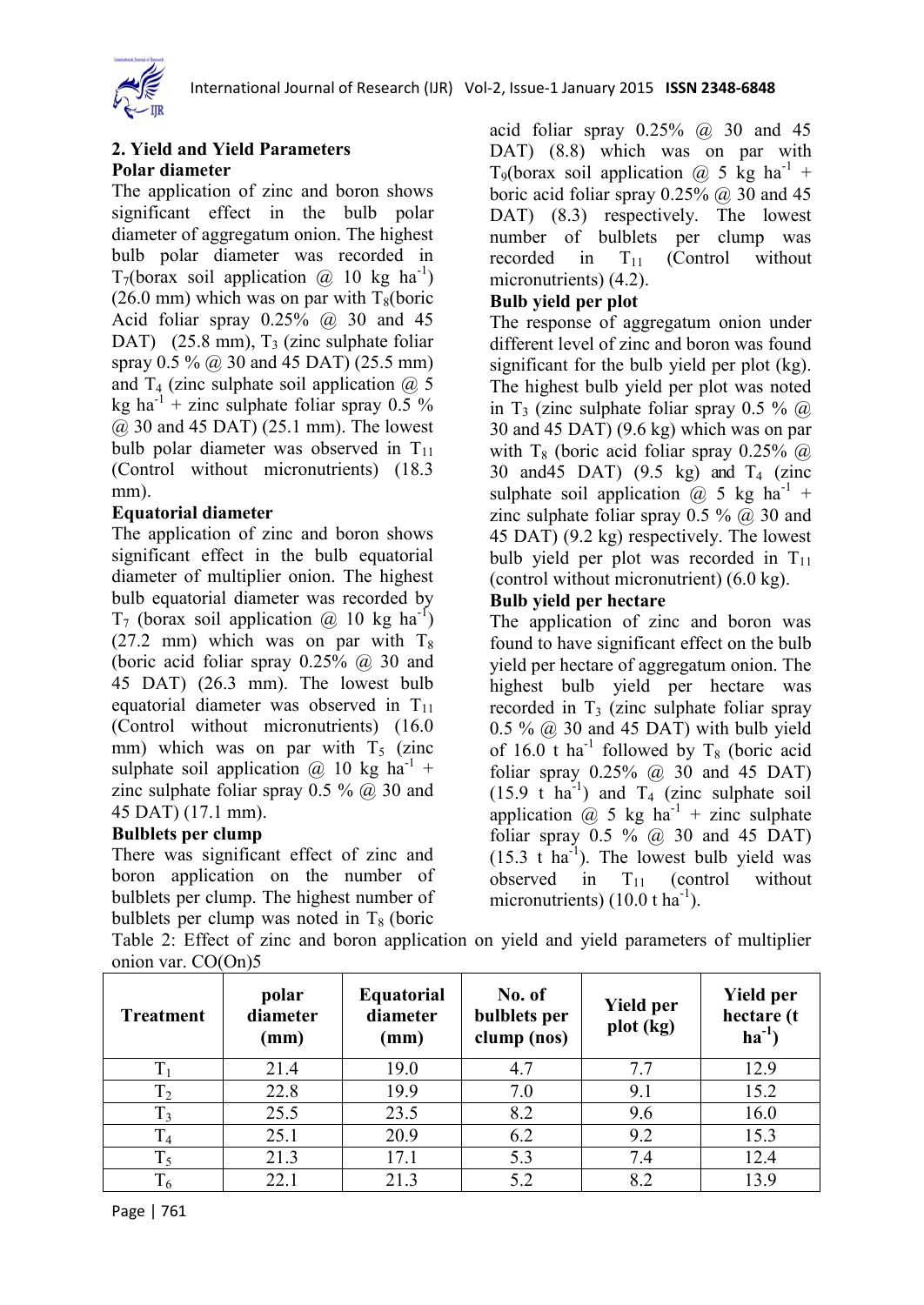

International Journal of Research (IJR) Vol-2, Issue-1 January 2015 **ISSN 2348-6848**

| $\sim$          |      |      |      |      |      |
|-----------------|------|------|------|------|------|
|                 | 26.0 | 27.2 |      | 9.3  | 15.5 |
| 18              | 25.8 | 26.3 | 8.8  | 9.5  | 15.9 |
| Ιq              | 22.8 | 21.0 | 8.3  | 8.6  | 14.3 |
| $T_{10}$        | 20.5 | 19.5 | 5.9  | 7.2  | 12.0 |
| 1 <sub>11</sub> | 18.3 | 16.0 | 4.2  | 6.0  | 10.0 |
| Mean            | 22.9 | 21.1 | 6.4  | 8.4  | 13.9 |
| SEd             | 0.75 | 1.05 | 0.85 | 0.59 | 0.99 |
| CD(0.05)        | .57  | 2.19 | 1.78 | 1.22 | 2.06 |

#### **Discussion**

#### **1. Growth parameters**

The highest plant height, number of leaves per plant and leaf girth was observed in  $T<sub>3</sub>$ (zinc sulphate foliar spray  $0.5 \%$   $\omega$  30 and 45 DAT) followed by  $T_2$  (zinc sulphate soil application  $@$  10 kg ha<sup>-1</sup>). Other treatments like  $T_4$  (zinc sulphate soil application  $\omega$  5 kg ha<sup>-1</sup>+ zinc sulphate foliar spray  $0.5 \%$  @ 30 and 45 DAT),  $T_5$ (zinc sulphate soil application  $\omega$  10 kg ha <sup>1</sup>+ zinc sulphate foliar spray  $0.5 \%$  @ 30 and 45 DAT),  $T_9$  (borax soil application  $\omega$ ) 5 kg ha<sup>-1</sup>+ boric acid foliar spray 0.25%  $\omega$ 30 and 45 DAT) and  $T_{10}$  (borax soil application  $\omega$  10 kg ha<sup>-1</sup> + boric acid foliar spray  $0.25\%$   $\omega$  30 and 45 DAT). Application of zinc and boron through soil or foliar or in combination had a beneficial effect on the growth of onion. This may be due to initial soil application and one foliar application of zinc sulphate. Zinc is essential for tryptophan synthesis, which is a prerequisite for auxin formation, therefore amount of auxin decreases by zinc deficiency [12]; [13]; [14]. Zinc deficiency decreases plant growth by increasing the concentration of boron in the young leaves and tips of the branches. The favorable effect of zinc on plant growth may be due to its role in many physiological process and cellular function within plants. In addition, zinc and boron play an essential role in improving plant growth, through the biosynthesis of endogenous hormones which is responsible for promotion of plant growth [15]; [16]. Increase in number of leaves per plant may be attributed to the role of micronutrients (Zn, B) in cell division, meristematic activity of plant tissue and

expansion of cells [17]. Application of zinc and boron through soil or foliar or in combination had a beneficial effect on the growth of onion regardless of stages. It is quite obvious that the experimental soil is deficient in zinc and boron and external application will favorably enhance the growth of onion. The same trends were also recorded by many authors in onion [18]; [5]; [6]; [7]; [19]; [8]; [9];[20]; [1]; [21]; [22].

#### **2. Yield and yield parameters**

The yield parameters under study were number of bulblets per clump, polar diameter, equatorial diameterand yield per plot and hectare. The number of bulblets per clump was significantly higher in  $T_8$ (boric acid foliar spray  $0.25\%$   $\omega$  30 and 45 DAT) followed by  $T_7$  (borax soil application  $\omega$  10 kg ha<sup>-1</sup>) and T<sub>3</sub> (zinc sulphate foliar spray  $0.5 \%$  @ 30 and 45 DAT). This may be due to the improved growth characters as a result of foliar application of micronutrient which would have enhanced photosynthesis and other metabolic activities, which lead to increase in cell division and elongation [23]. This result is in agreement with [24]; [25]; [26]; [21] in onion.

The polar diameter, equatorial diameter influence the yield of onion and consumer preference. The polar and equatorial diameter was higher in  $T_7$ (borax soil application  $\omega$  10 kg ha<sup>-1</sup>) followed  $T_8$  (boric acid foliar spray 0.25%) @ 30 and 45 DAT). This may be due to the micronutrient application especially boron which enhances the enzyme activity which in turn trigger the physiological processes like protein and carbohydrate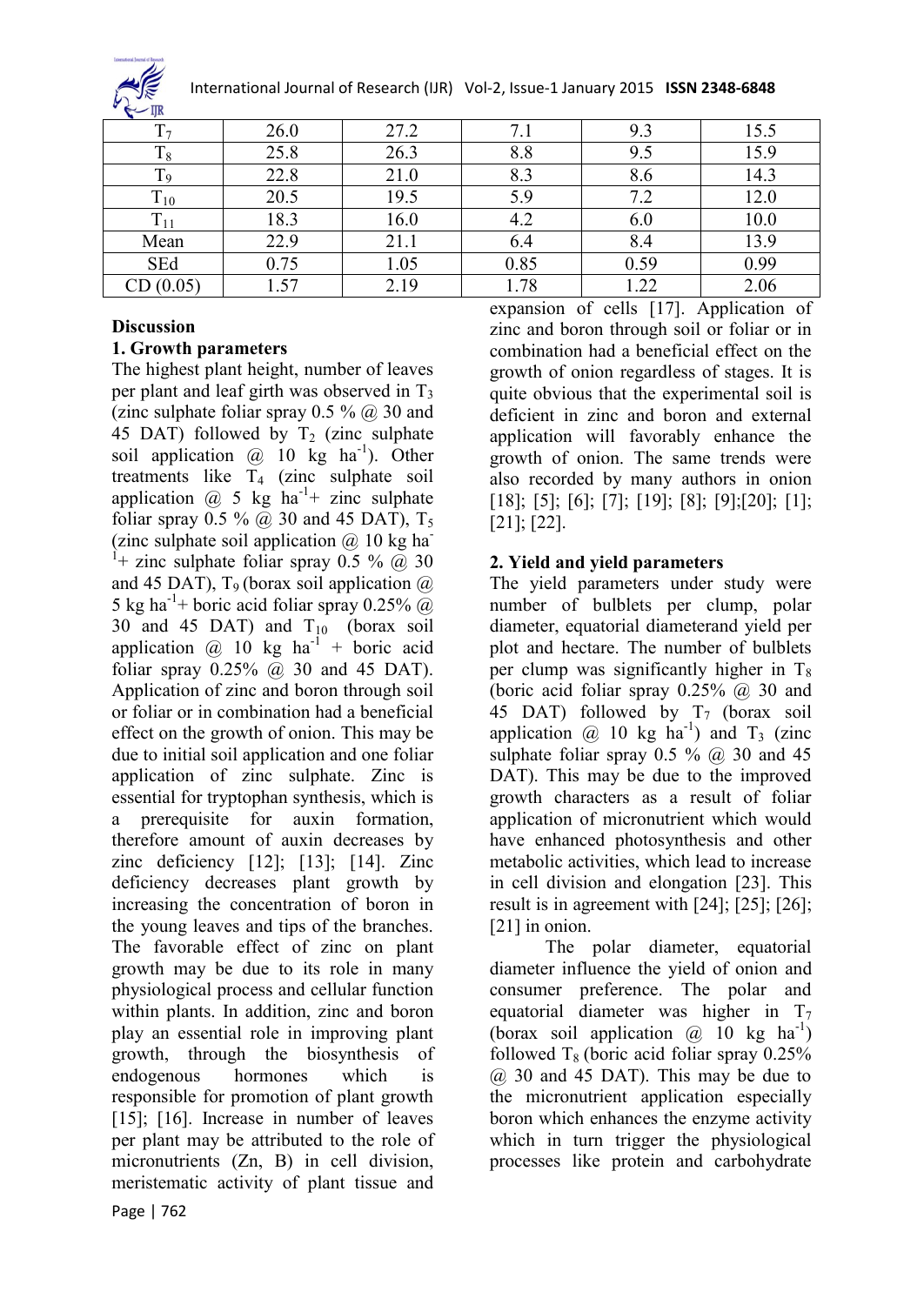

metabolism in plants. Similar results were reported by [24]; [25]; [27]; [26]; [9]; [21].

The response of application of zinc and boron either in soil or foliar had a favorable influence in the bulb yield of onion in a slightly sodic soil with the zinc and boron deficient soil than critical level. The highest bulb yield per plot and hectare was recorded in  $T_3$  (zinc sulphate foliar spray  $0.5 \%$  @ 30 and 45 DAT) followed by  $T_8$  (boric acid foliar spray 0.25%  $\omega$ ) 30 and 45 DAT). This may be due to zinc, which is one of the most important elements in the carbohydrates metabolism, most enzymes that play a role in carbohydrates metabolism are activated by zinc. In addition Carbonic anhydrase, Fructose-1, 6-bisphosphate and Aldolase enzymes are activated by zinc. These enzymes are active in the chloroplasts and cytoplasm, six-carbon sugar molecule are separated between chloroplasts and cytoplasm by Fructose-1,6-bisphosphate and three-carbon sugars molecule in

#### **ACKNOWLEDGEMENT**

This paper is a part of M.Sc. Thesis entitled "Effect of Zinc and Boron application on Yield and Quality of Multiplier Onion (*Allium cepa* L. var. *aggregatum* Don.) var. CO(On)5 " of the first author under the guidance of Dr. K. Venkatesan, Chairman of the Advisory Committee and submitted to School of Post Graduate Studies, Tamil Nadu Agricultural University (TANU), Coimbatore, India. Thus, I am obliged to express my deep sense of gratitude and indebtedness to all the members of my

## **REFERENCES**

- [1] BallabhKhashti and D.K. Rana, Response of micronutrients on qualitative and quantitative parameters of onion (*Allium cepa*L.). *Progressive Hort.,* **44**(1): 40-46, (2012)
- [2] FAOSTAT.2013. <http://www.fao.org/statistics/en/>

photosynthesis are transported from cytoplasm to chloroplasts by Aldolase. The activity of these enzymes decreased in zinc deficiency condition, in resulting carbohydrate accumulation in plant leaves [13]; [28]. Similar finding were reported by [24]; [25]; [18]; [29]; [5]; [6]; [7]; [26]; [8]; [9]; [20]; [1]; [21]; [22] in onion.

## **Conclusion:**

The application of zinc and boron shows positive effect towards the growth, yield and yield parameters of aggregatum onion. Growth parameters such as plant height, number of leaves and leaf girth and dry matter production were highly responsive to foliar spray and soil application of zinc sulphate and borax. Yield parameters highly responded to boron as well as zinc, so judicial application of zinc and boron may provide highest yield.

Advisory Committee for their scrupulous guidance, unrelenting encouragement, Cooperative attitude and productive criticism during the course of investigation and preparation of the manuscript. I also acknowledge and thank Professor and Head of Department of Vegetable Crops, Horticultural College and Research Institute, TNAU, Coimbatore, India and Department of Agricultural Research and Education, Government of India for providing the financial assistance in the form of Nepal-Aid Fund Scholarship Scheme through Embassy of India, Kathmandu, Nepal.

- [3] Singh, M. V., Micronutrient deficiencies in Indian soils and field usable practices for their correction. Indian Institute of Soil Sciences, Nabibagh, Berasia Road, Bhopal - 462 058, (2005)
- [4] Kolota, E. and M. Osinska, Efficiency of foliar nutrition of field vegetables grown at different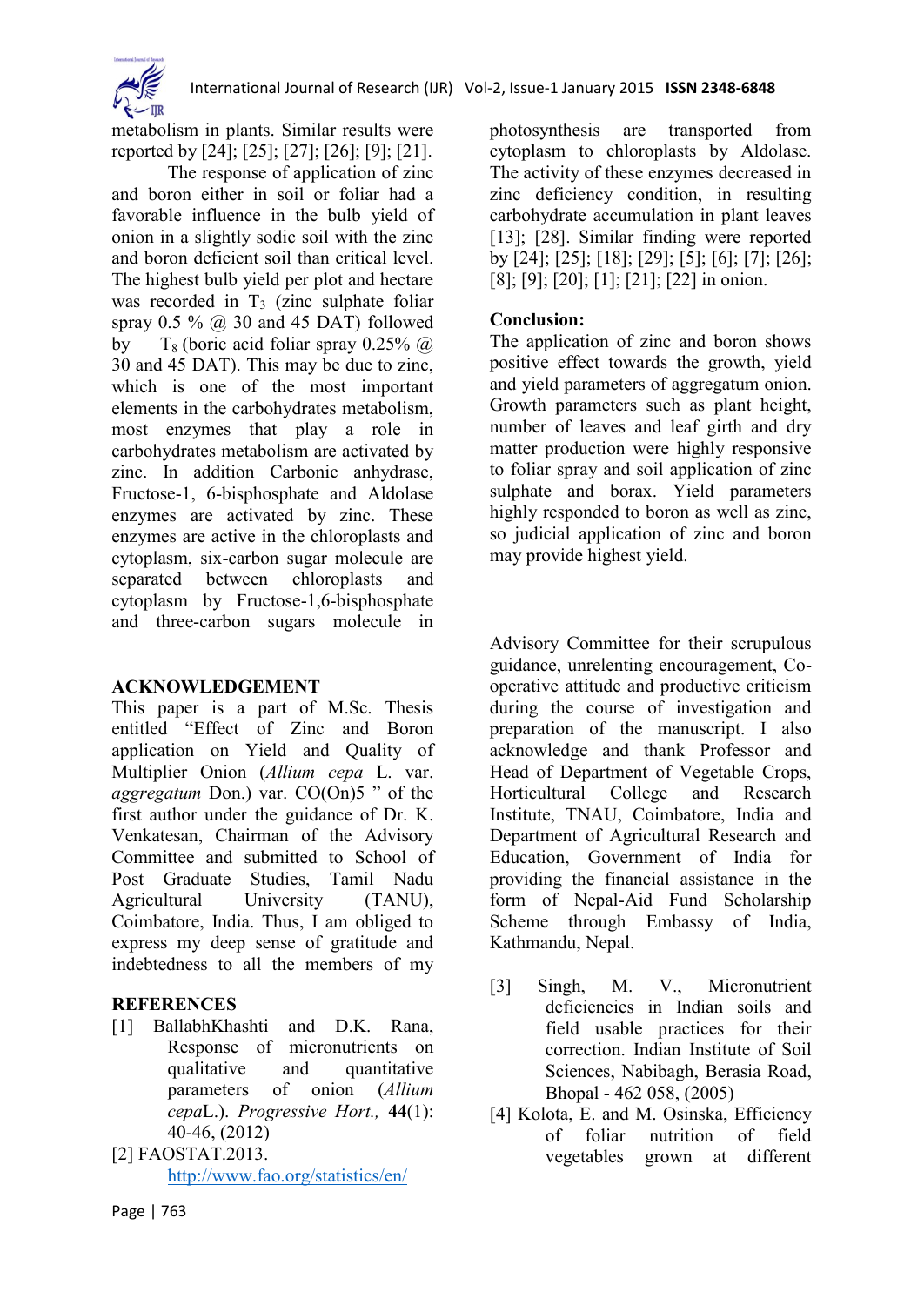

nitrogen rates. *ActaHorticulturae*, **563**: 87-91, (2001)

- [5] Sliman, Z.T., M.A. Abdelhakim and A.A. Omran, Response of onion to foliar application of some micronutrients. *Egyptian Journal of Agricultural Research,* **77**(3): 983-993, (1999)
- [6]Gamelli EL, H. Hanna, Hadi EL, The effect of some foliar fertilizers application on growth, bulb yield, quality and storage ability of Giza 20 onion cultivar (*Allium cepa*L). *Annals of Agril. Sci. Moshtohor*., **38** (3): 1727-1737, (2000)
- [7] El-Shafie, Fatma S. and Elida E. El-Gamaily, Effect of organic manure, sulphur and microelements on growth, bulb yield, storability and chemical composition of onion plants. *Minufiya J. Agri. Res*., **27**(2): 407-424, (2002)
- [8] El-Tohamy, W.A., Khalid, A.K.El-Abagy, H.M. and Abou-Hussein, S.D., Essential oil, growth and yield of onion (*Allium cepa* L.) in response to application of some micronutrients. *Aus. J. Basic Applied Sci.,* **3** (1): 201-205, (2009)
- [9] Alam MN, Abedin MJ and Azad MAK., Effect of micronutrients on growth and yield of onion under calcareous soil environment. *International Research Journal of Plant Science,* **1**(3): 56-61, (2010)
- [10] Singh, D.P. and R.S. Tiwari, Effect of micronutrients on growth and yield of onion (*Allium cepa*L.) variety PusaRed. Recent-Horticulture, **2**(2): 70-77, (1995)
- [11] Panse, V.G and P.V. Sukhatme, Statistical methods for agricultural workers. ICAR, New Delhi. (1967)
- [12] Pedler, J.F., D.R. Parker, and D.E. Crowley, Zinc Deficiency-induced phytosiderophore release by the Triticaceae is not consistently expressed in solution culture. Planta, 211: 120-126, (2000)
- [13] Marschner, H. and J. Cakmak, High light intensity enhances chlorosis and necrosis in leaves of zinc, potassium, and magnesium deficient bean (*Phasseolus vulgaris*) plants. *Journal of Plant Physiology,* **134**: 924-934, (1989)
- [14] Cakmak, I., H. Marschner, and F. Bangerth, Effect of zinc nutritional status on growth, protein metabolism and levels of indole-3 acetic acid and other photo hormones in bean (*Phasseolus vulgaris*). *Journal of Experimental Botany,* **40**: 405-412, (1989)
- [15] Bhatt, B., K. Srevastava and M.P.Singh., Studies on the effect of foliar application of micronutrients on growth, yield and economics of tomato (*Lycopersiconesculentum Mill*). *Prog. Hort.,* **36** (2): 331-334, (2004)
- [16] Hänsch, R. and R.R. Mendel, Physiological functions of mineral micronutrients (Cu, Zn, Mn, Fe, Ni, Mo, B, Cl). *Current Opinion in Plant Biology*, **12**: 259-266, (2009)
- [17] Patil, V.K., S.S. Yadlod, T.B. Tambe and P.B. Narsude, Effect of foliar application of micronutrients on flowering and fruit set of tomato (*Lycopersiconesculentum*Mill.) cv. Phule raja. *International Journal of Agricultural Sciences,* **6**(1): 164- 166, (2009)
- [18] Sindhu S.S. and R.S. Tiwari, Effect of micronutrients on yield and quality of onion (*Allium cepa* L.) cv. Pusa Red. *Prog. Hort*., **25**(3-4): 176- 180, (1993)
- [19] Nasreen S, MM. Haque, M.A. Hossain and A.T.M. Farid, Nutrient uptake and yield of onion as influenced by nitrogen and sulphur fertilization. *Bangladesh J. Agric. Res.,* **32**(3): 413-420, (2007)
- [20] Abd El-Samad, E.H., R.Kh.M. Khalifa, Z.A. Lashine and M. R. Shafeek, Influence of Urea fertilization and foliar application